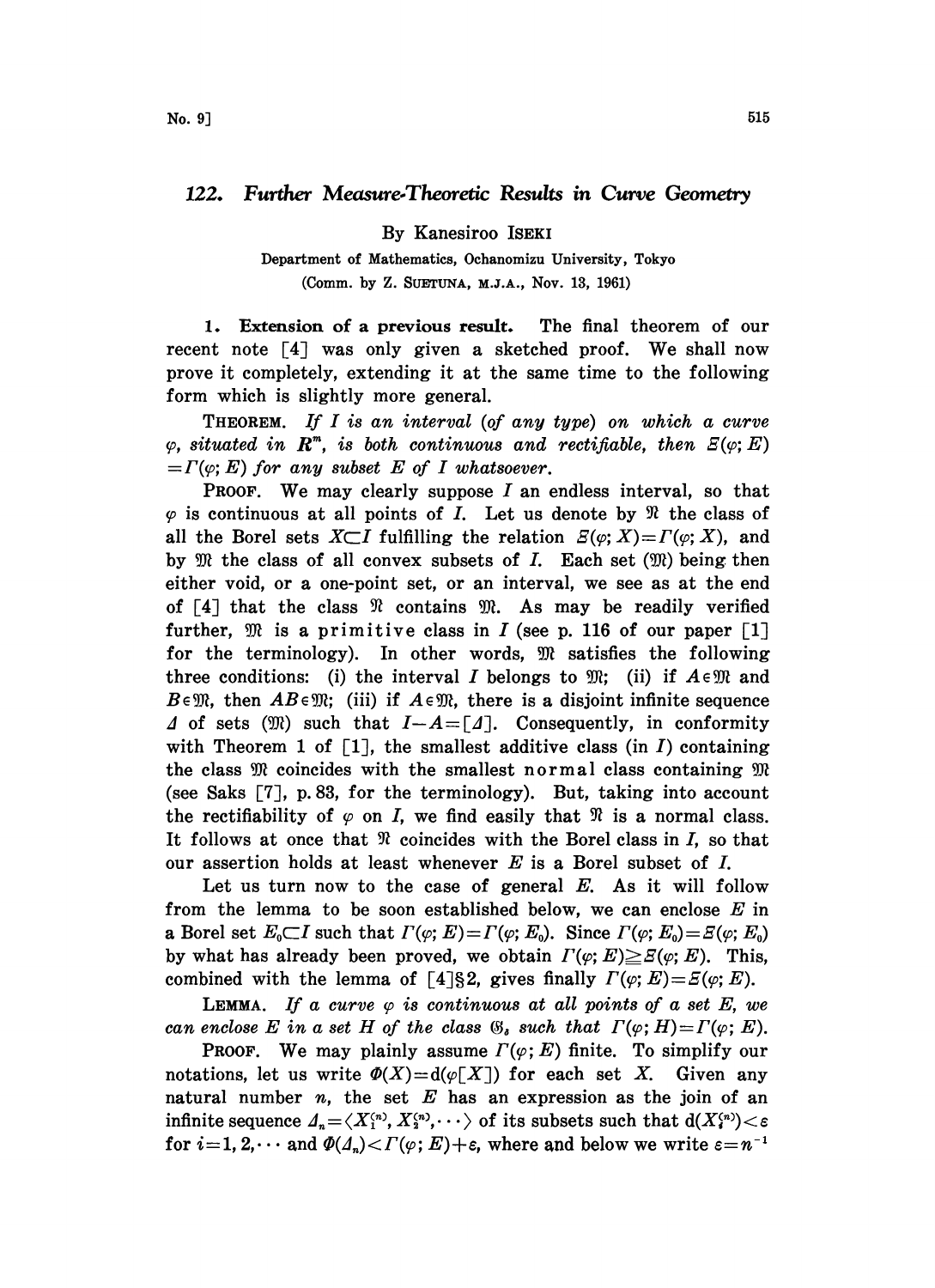for convenience. By hypothesis we can associate with  $\Lambda_n$  an infinite sequence of open sets,  $\Theta_n = \langle G_1^{(n)}, G_2^{(n)}, \cdots \rangle$ , such that for each i the set  $G_i^{(n)}$  contains  $X_i^{(n)}$ , has diameter less than  $\varepsilon$ , and fulfils  $\Phi(G_i^{(n)})$  $\langle \mathcal{A}(X_i^{(n)})+2^{-i}\varepsilon$ . Writing  $H=[\Theta_1][\Theta_2]\cdots$  we see at once that H is a set  $(G_n)$  containing E. We have further, for each positive integer n,  $\Gamma_\epsilon(\varphi;H){\leq}\Gamma_\epsilon(\varphi; [\Theta_\mathit{n}]){\leq}\varPhi(\Theta_\mathit{n}){<}\varPhi(\varDelta_\mathit{n}){+}\varepsilon{<}\varGamma(\varphi;E){+2}\varepsilon,$ 

where  $\Gamma_{\varepsilon}$  has the same meaning as in [4]§2. Recalling  $\varepsilon = n^{-1}$  and where  $\Gamma_{\varepsilon}$  has the same meaning as in [4]§2. Recalling  $\varepsilon = n^{-1}$  and making  $n \to +\infty$ , we find in the limit  $\Gamma(\varphi; H) \leq \Gamma(\varphi; E)$ . Since the converse inequality is obvious, this completes the proof.

REMARK. The lemma just established may be slightly further generalized as follows. If  $A$  is a nonvoid set containing a set  $E$ and if the subcurve  $(\varphi; A)$  of  $\varphi$  is continuous at all points of E, then  $E$  can be enclosed in a set  $H$  which is relatively  $\mathfrak{G}_i$  with respect to A and such that  $\Gamma(\varphi; H) = \Gamma(\varphi; E)$ . The above proof remains valid for this also, provided a few verbal changes are made.

2. Countable rectifiability of a curve on a set. We shall call a curve  $\varphi$  to be countably rectifiable on a set E iff E can be expressed as the join of a (finite or infinite) sequence of its subsets on each of which  $\varphi$  is rectifiable. It is obvious that this is the case when and only when all the coordinate-functions of  $\varphi$  are VBG on E, i.e. of generalized bounded variation on  $E$  (vide Saks [7], p. 221). When especially  $E$  coincides with the whole real line, the reference to the set  $E$  will usually be omitted and we shall simply say that  $\varphi$  is a countably rectifiable curve. This being so, the theorem of the preceding section admits of the following extension.

**THEOREM.** If  $\varphi$  is rectifiable on a set E, then  $E(\varphi; E)=\Gamma(\varphi; E)$ . The same conclusion holds also when  $\varphi$  is countably rectifiable on E, provided that  $\varphi$  is continuous on the same set.

PROOF. 1) In order to prove the first half of the assertion, we may suppose without loss of generality that  $\varphi$  is rectifiable on the whole line  $R$ . For, according to Lemma  $(4.1)$  on p. 221 of Saks  $[7]$ , each coordinate-function of the curve  $\varphi$  coincides on E with a function which is of bounded variation on  $R$ . If we now argue as in the proof for the theorem of  $[4]$ §4, we can easily construct a strictly increasing function  $q(t)$  and a rectifiable continuous curve  $\omega(u)$ , such that  $\omega(q(t)) = \varphi(t)$  for every point  $t \in \mathbb{R}$ . This allows us to assume  $\varphi$ both rectifiable and continuous, and the assertion then follows directly from the theorem of  $\S1$ .

2) Supposing  $\varphi$  continuous on E as well as countably rectifiable on E, let us express E as the join of an infinite sequence  $E_1, E_2, \cdots$ of sets on each of which  $\varphi$  is rectifiable. Then we have the evident relation  $L(\varphi; E E_n) = L(\varphi; E_n) < +\infty$  for each n, the bar indicating the  $+\infty$  for each *n*, the bar indicating the<br>tly it follows from what has just been closure operation. Consequently it follows from what has just been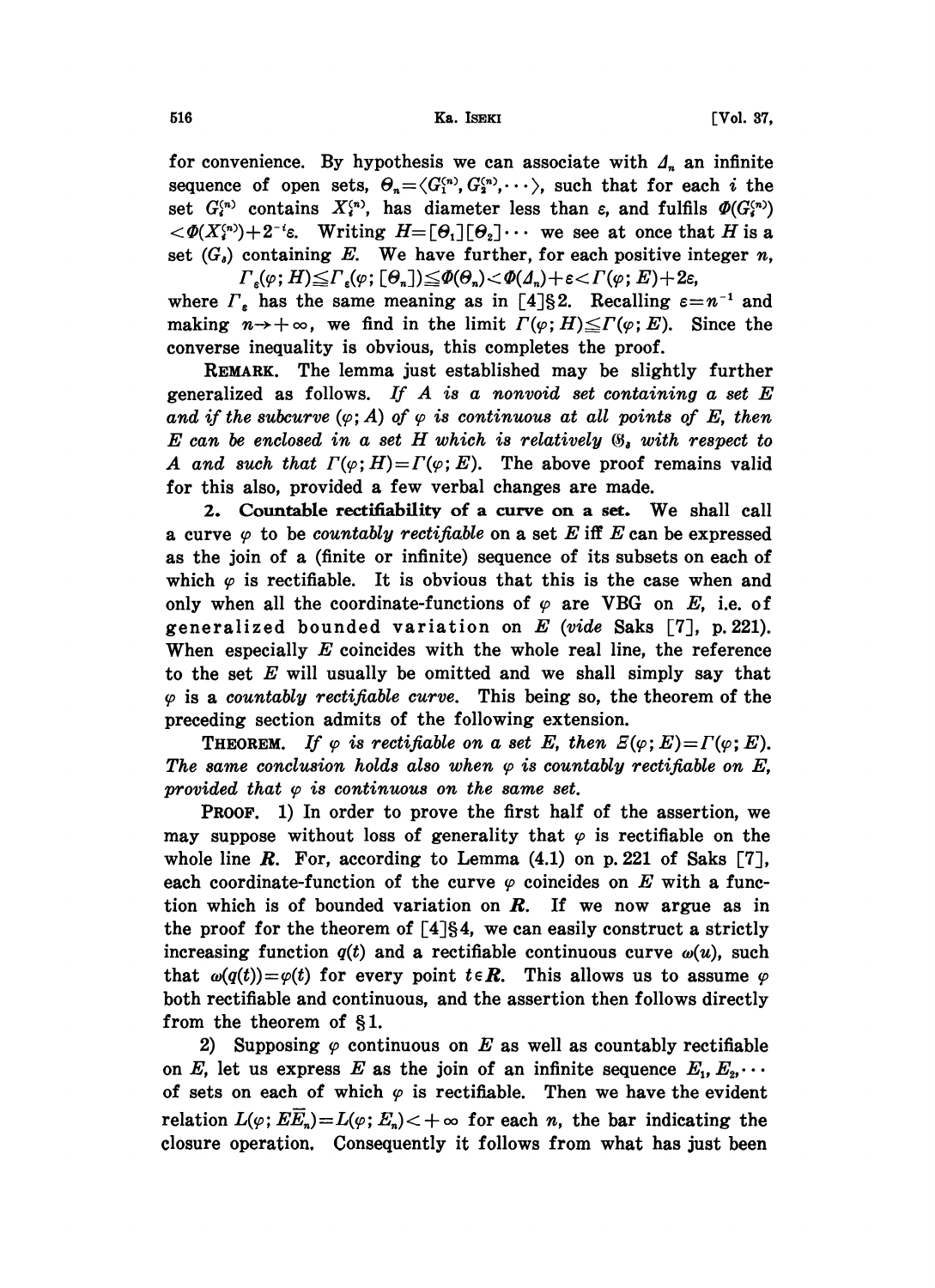proved in part 1) that, if we write  $H_1=\overline{E}_1$ , and  $H_n=\overline{E}_n-(\overline{E}_1\vee\cdots\vee\overline{E}_{n-1})$ when  $n>1$ , then  $\mathcal{Z}(\varphi; E H_n)=\Gamma(\varphi; E H_n)$  for each  $n=1, 2, \cdots$ . On the other hand, noting that  $H_1, H_2, \cdots$  constitute a disjoint sequence of Borel sets and making use of Theorem (4.6) on p. 46 of Saks [7], we derive  $E(\varphi;E)=\sum E(\varphi;EH_n)$ , the sum extending over all n, together with a similar relation for  $\Gamma$ . The above results, collected together, lead at once to the required equality and complete the proof of the theorem.

3. Multiplicity functions. Given a curve  $\varphi$  (in  $\mathbb{R}^m$ ) and a set E, we call multiplicity function determined by  $\varphi$  and E, and denote by the symbol  $N(\varphi; x; E)$ , the function defined for each point x of  $\mathbb{R}^m$  to be the number (finite or  $+\infty$ ) of the points t of E such that  $\varphi(t)=x$ . Sometimes this is also termed multiplicity of x with respect to  $\varphi$  and E. We may write for this simply  $N(x; E)$ , or more concisely  $N(x)$ , when there is no fear of ambiguity.

In the present section we shall only consider the case in which the space  $\mathbb{R}^m$  is the real line, so that  $\varphi$  reduces itself to a function. It would not be uninteresting, however, to extend to the case of curves the results that we are going to establish in the sequel; the paper  $\lceil 5 \rceil$  by Nöbeling, which is inaccessible to the author at present, would probably be useful for that purpose.

We find it convenient to begin with the following lemma which, in view of the first theorem of  $\lceil 4 \rceil \S 5$ , generalizes the proposition III. 2.25 of Radó  $[6]$ .

LEMMA. If a function  $f(t)$  is of bounded variation on a Borel set E, then the multiplicity function  $N(f; x; E)$  is summable on R (in the Lebesgue sense) and we have

$$
E(f;E)=\Gamma(f;E)=\int_R N(f;x;E)\,dx.
$$

In particular, therefore, the image  $f[E]$  is a measurable set.

PROOF. On account of Lemma (4.1) on p. 221 of Saks [7], the function f may be assumed VB on the whole  $R$ . Then the set  $E_0$ of the points of  $E$  at which  $f$  is discontinuous must be countable, and hence the conclusion of the assertion holds if we replace in it the set E by  $E_0$  throughout. On the other hand  $N(f; x; X)$ ,  $E(f; X)$ , and  $\Gamma(f; X)$ , qua functions of a variable Borel set X, are evidently additive. Thus we need only consider the case where  $E$  is a nonvoid. Borel set at all points of which  $f$ , assumed VB on  $R$ , is continuous. We now argue as in the proof for the theorem of  $\lceil 4 \rceil \S 4$  and construct a strictly increasing function  $q(t)$  and a continuous function  $F(u)$  which is VB on R, in such a manner that  $F(q(t))=f(t)$  for every  $t \in \mathbb{R}$  and further that the inverse function  $q^{-1}(u)$  of q, defined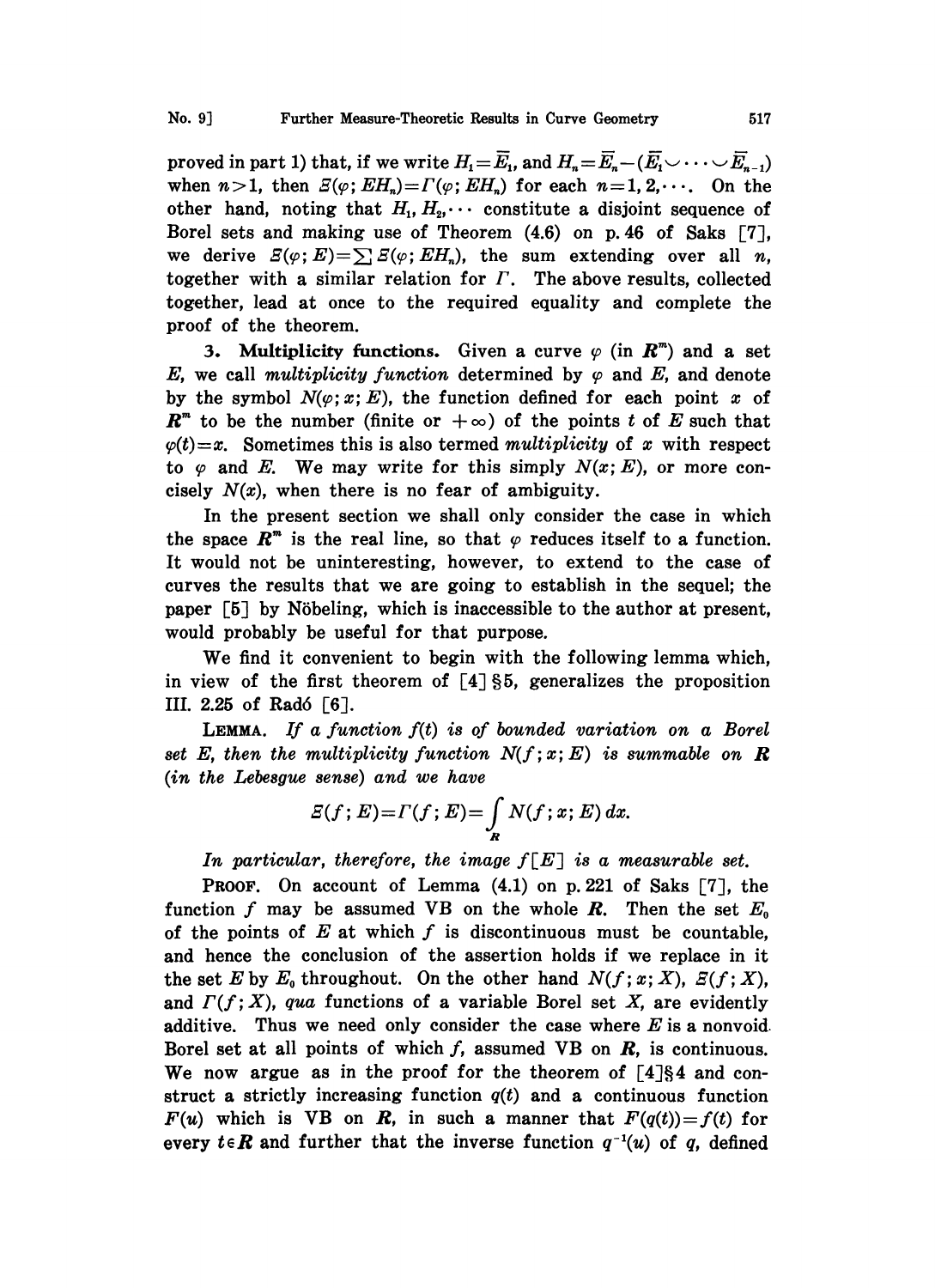518 **Ka. ISEKI** Ka. ISEKI [Vol. 37,

for the points u of the set  $q[\mathbf{R}]$ , coincides on the set  $E^* = q[E]$ with some continuous non-decreasing function  $p(u)$  defined on  $\boldsymbol{R}$  and with the property  $E^*=p^{-1}[E]$ . Then  $E^*$  is plainly a Borel set and we find moreover

 $E(f; E) = E(F; E^*), \ \Gamma(f; E) = \Gamma(F; E^*), \ \ N(f; x; E) = N(F; x; E^*),$ the last relation holding for all  $x \in \mathbb{R}$ .

On gathering all that has been said in the above, it follows immediately that we are allowed to confine ourselves to the case where the function  $f$  is VB on  $\boldsymbol{R}$  and continuous everywhere. This being so, let us denote by  $\Re$  the class of all the Borel sets E for which our assertion is true, and by  $\mathfrak{M}$  the primitive class consisting of all convex sets in  $R$ . With the combined help of the first theorem in  $\lceil 4 \rceil \xi 5$  and of Theorem (6.4) on p. 280 of Saks  $\lceil 7 \rceil$ , which is easily seen to hold even when  $I_0$  is an interval of arbitrary type, we then see at once that the class  $\Re$  contains  $\Re$ . Furthermore it is verified without difficulty that  $\Re$  is a normal class. Accordingly we conclude as in  $\S1$  that  $\Re$  must coincide with the Borel class in  $\mathbf{R}$ . This completes the proof.

**THEOREM.** If a function  $f(t)$  is continuous on a Borel set  $E$ and at the same time of generalized bounded variation on E, then the multiplicity function  $N(f; x; E)$  is measurable and we have

$$
E(f;E)=\Gamma(f;E)=\int_{R} N(f;x;E)\,dx.
$$

In consequence, the image  $f[E]$  must be a measurable set.

**PROOF.** As in part 2) of the proof for the theorem of  $\S 2$ , we can decompose E into an infinite sequence of Borel sets  $B_1, B_2, \cdots$ such that  $L(f; B_n)$   $\lt$  +  $\infty$  for  $n=1,2,\cdots$ . Then the above lemma shows that  $N(x; B_n)$  is a measurable function of x for each n and that the relation of our theorem holds when we replace in it the set E by  $B_n$  throughout. The function  $N(x; E)$ , which equals  $N(x; B_1) + N(x; B_2) + \cdots$ , is therefore measurable also and the assertion follows readily on integrating the last series term-by-term.

4. Saltus. and continuous parts of a locally rectifiable curve. Let  $\psi(I)$  be an *interval-curve* situated in  $\mathbb{R}^m$ , that is to say, an m-tuple of additive interval-functions defined for linear closed intervals I and assuming finite real values. If  $\varphi(t)$  is a curve which corresponds to  $\psi(I)$  in the sense that  $\varphi(I)=\psi(I)$  for each I, then the reduced and Hausdorff measure-lengths of  $\varphi$  on a set X are independent of the choice of  $\varphi$ . For evidently any two copies of  $\varphi$ can only differ by a parallel translation. We are thus entitled to write  $E(\psi;X)$  and  $\Gamma(\psi;X)$  for these two quantities and to term them reduced and Hausdorff measure-lengths of  $\psi$  over X respectively. We can further define the length  $L(\psi; X)$  and the measure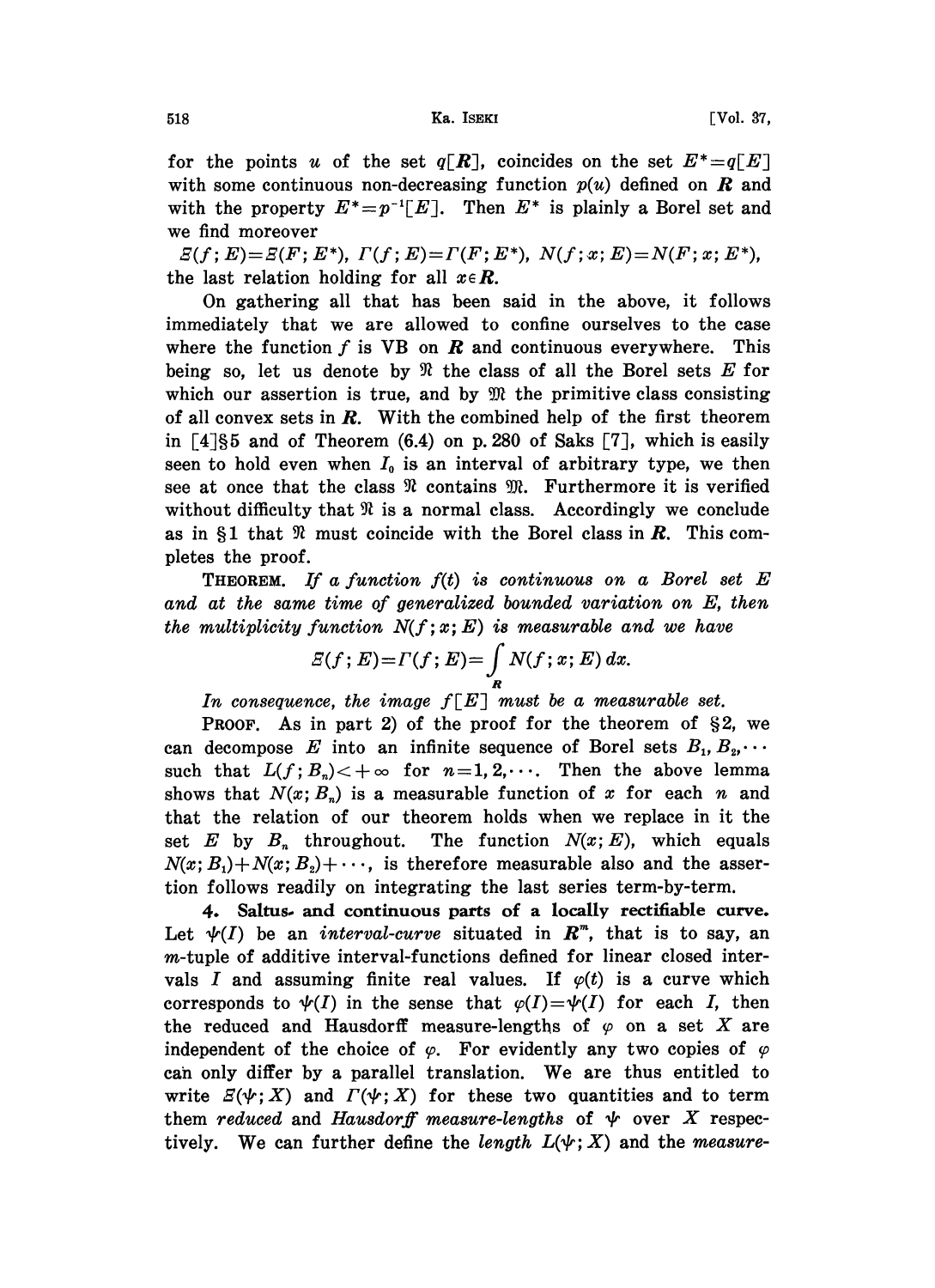length  $L_*(\psi; X)$  similarly.

In our recent work [3] we gave to the notion of saltusfunctions a new definition, different from that in Saks  $[7]$  and valid for any Euclidean space. Now, by the saltus- and continuous parts of a locally rectifiable curve  $\varphi(t)$  for of a point-function  $f(t)$  of locally bounded variation] we shall understand the corresponding quantities, in the sense of  $\S 49$  [or  $\S 9$ ] of [3], for the interval-curve [or the interval-function] determined by  $\varphi$  for by f]. Thus the saltus-part of  $\varphi$  is an interval-curve consisting of the saltus-parts of the coordinate-functions of  $\varphi$ , and similarly for the continuous part of  $\varphi$ .

**THEOREM.** If  $\psi(I)$  is the saltus-part of a locally rectifiable curve  $\varphi(t)$ , then  $L_*(\Psi; E)=0$  for each set E at all points of which  $\varphi$  is continuous. Further, the reduced (and therefore also the Hausdorff) measure-length of  $\psi$  vanishes identically.

PROOF. It is sufficient to establish the first half of the assertion. In fact we have  $E(\psi; E)=L_*(\psi; E)$  by the theorem of [4]§4, while on the other hand  $E(\psi; X)$  vanishes for every countable set X (see  $\lceil 4 \rceil \xi 2$ ) and in particular for any set consisting of points of discontinuity for  $\varphi$ . Writing for short  $s(I) = L(\psi; I)$ , where I is any closed interval, we observe that  $s(I)$  is a finite-valued additive interval-function whose points of continuity coincide with those of the interval-function  $\psi(I)$ , i.e. of the curve  $\varphi(t)$ . Since moreover  $s^*(X)=L_*(\psi;X)$  for every set X as remarked in [2]§4, our task comes to proving the relation  $s^*(E)=0$  for each set E at whose points  $s(I)$  is continuous. Of course we may assume E bounded, i.e. contained in some closed interval K.

Now  $s(I)$ , being the length of the saltus-part of  $\varphi$ , must itself be a saltus-function, that is to say, coincides with its own saltus-part (vide  $[3]$ , §12 and §49). Accordingly  $s(K)$  is the supremum of the sum  $s_0(\Lambda)$ , where  $\Lambda$  is an arbitrary subdivision of K into a finite number of closed intervals and where  $s_0(I)$  denotes further, for each closed interval I, the inside excess of s over I (vide [3],  $\S 1$  and  $\S 3$ ). But if  $I^{\circ}$  stands for the interior of I, we have  $s_0(I)=s(I)-s^*(I^{\circ})$ . In point of fact, s is a nonnegative additive function and so  $s^*(I^{\circ})$ is the supremum of  $s(J)$  for closed intervals  $J\subset I^{\circ}$ . It follows directly that, given any positive number  $\varepsilon$ , there exists in K a finite set  $M$  containing both the extremities of  $K$  and subject to the condition  $s^*(K-M) < \varepsilon$ . Noting the evident inclusion  $E\subset (K-M) \setminus (EM)$ , where  $s^*(EM)=0$  since s is continuous at all points of E by assumption, we deduce at once that  $s^*(E) \leq s^*(K-M) < \varepsilon$ . On making  $\varepsilon \to 0$ , this gives  $s^*(E)=0$ , completing the proof.

**THEOREM.** If  $\omega$  is the continuous part of a locally rectifiable curve  $\varphi(t)$ , then  $\Gamma(\varphi; E) = E(\varphi; E) = E(\omega; E) = \Gamma(\omega; E)$  for each set E.